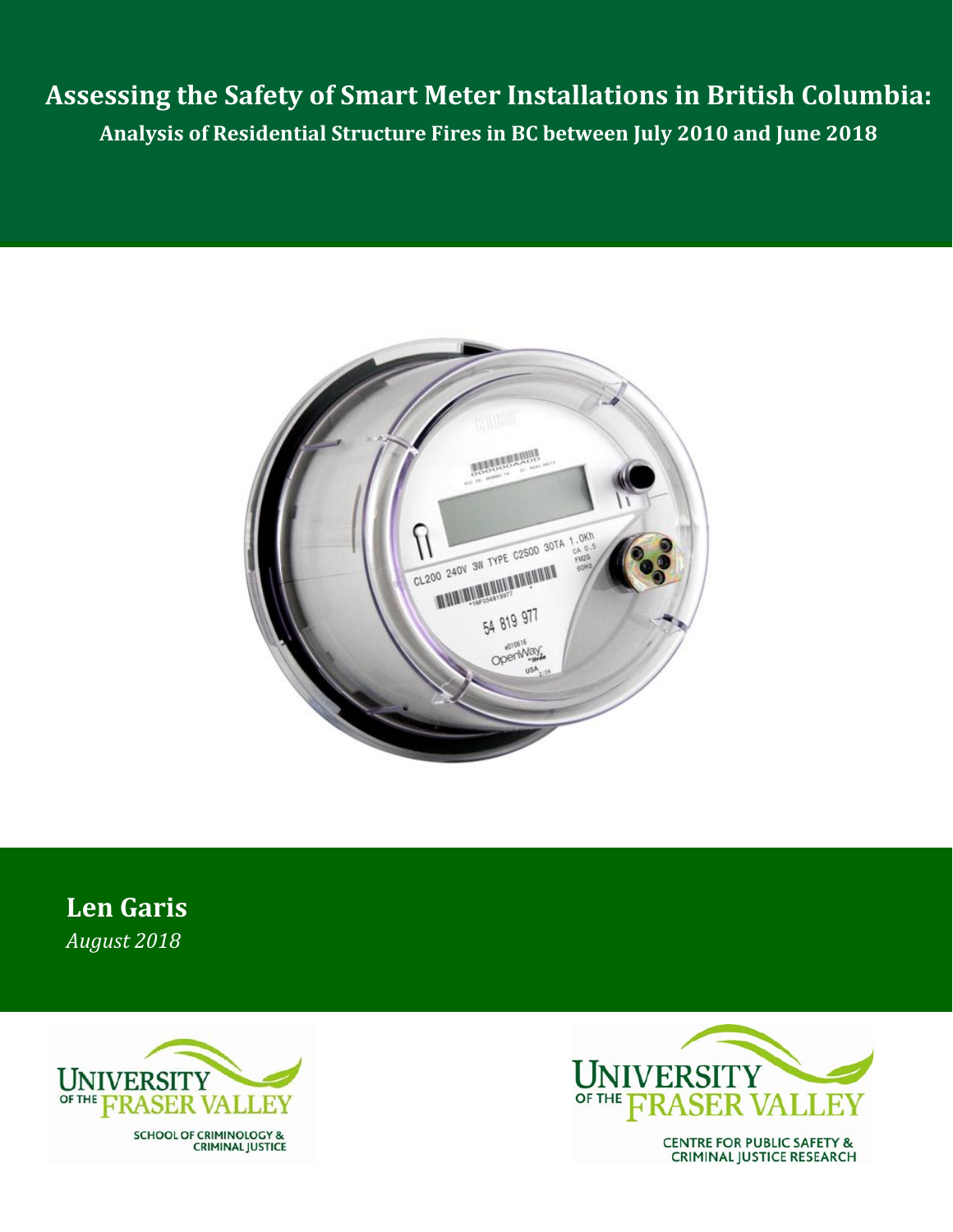# **Introduction**

### *Purpose of Research*

In June 2011, BC Hydro commenced implementation of its Smart Metering Program, which involved converting every residential property in British Columbia (BC) from legacy metering to wireless technology smart meters. This Smart Metering Program involves replacing existing electrical meters that are now becoming obsolete, with a comprehensive wireless smart metering system. In total, BC Hydro has installed 1.9 million smart meters to improve service and reliability for 4 million customers in the province.

This development in BC mirrors similar activity in other areas, with a general shift by utilities companies from around the world towards upgrading their electricity systems and adopting smart meter technology. It is predicted that by 2015, a total of 250 million smart meters will be installed worldwide [1, citing research undertaken by Pike Research, November 2009].

It is anticipated that BC Hydro's Smart Metering Program will modernize the electricity grid and pay for itself through reduced theft of electricity, energy savings, and operating efficiencies [1]. Electricity theft is an ongoing problem in BC and can result in structure fires due to tampering with household wiring and with electricity grid infrastructure. Smart meter installation provides an opportunity to identify and address safety issues such as an overloaded service and electrical bypasses. It is expected that electricity-related fires, including those due to marijuana grow operations, may decline with the installation of the smart metering system in BC.

A range of issues have been publicly discussed with respect to smart meters, the most recent of which has drawn links between these new devices and residential structure fires. As a result, two specific questions have emerged and underscore this report:

- 1. Has there been an increase in the frequency of residential structure fires in BC, specifically caused by electricity and that may be associated with the deployment of smart meters?
- 2. Has there been an increase in the frequency of residential fires in the province in the presence of a marijuana grow operation?

In order to respond to these two questions, the scope of this research involves:

- Undertaking an analysis of relevant documentation including BC Hydro's smart metering and Infrastructure Program Business Case [1], and the University of the Fraser Valley (UFV) Research Note entitled, "The Increasing Problem of Electrical Consumption in Indoor Marihuana Grow Operations in British Columbia" [2].
- Analyzing the Office of the Fire Commissioner's fire incident reporting data that covers a seven year period from July 2010 to June 2018, and providing pre- and post-deployment analyses of the impact of smart meters on residential structure fires.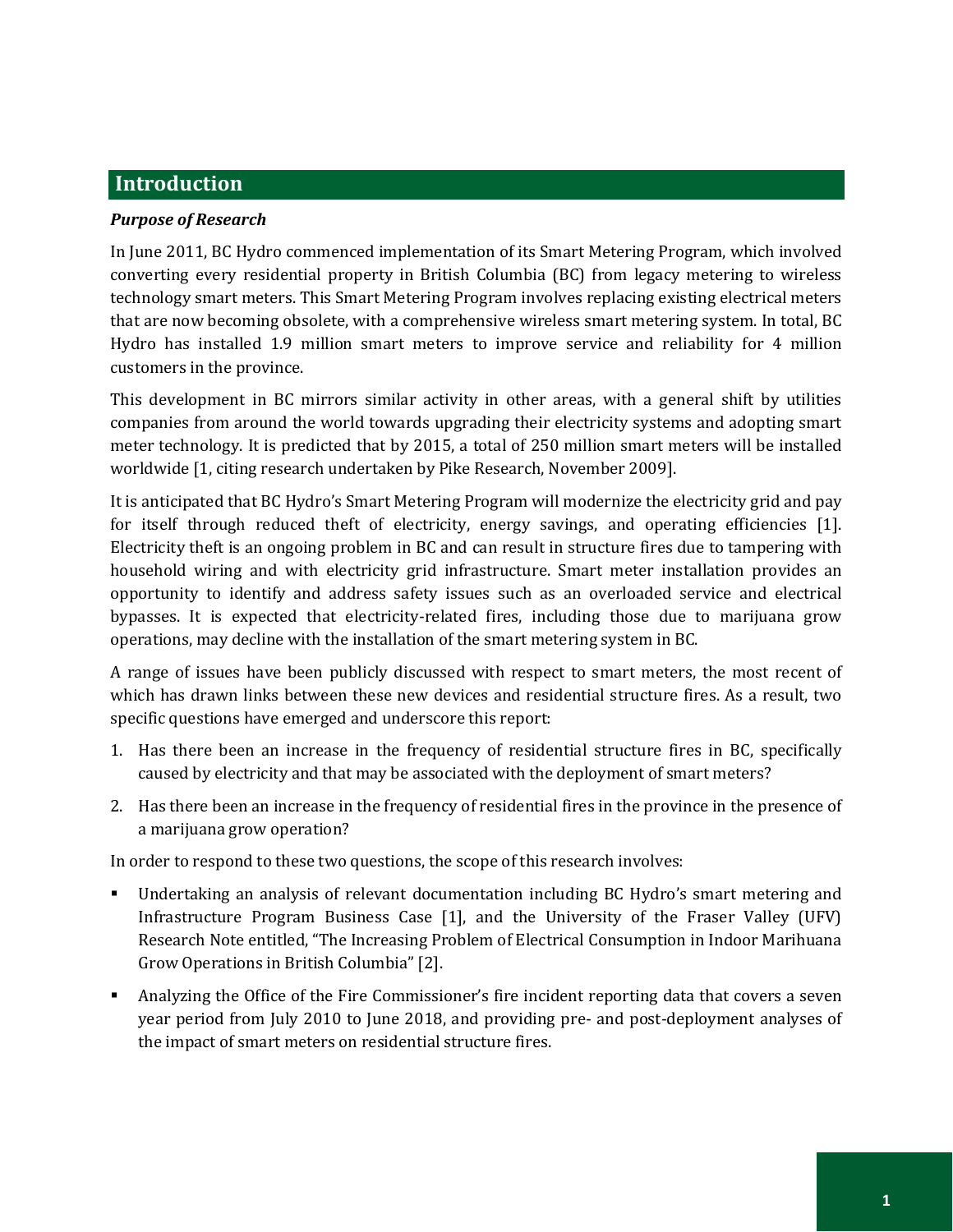## **Data Analysis**

#### *Previous Research*

Assessing the safety of smart meter installations in BC and residential structure fires is part of ongoing research and analysis conducted by the author with researchers at the University of the Fraser University (UFV). An initial dataset examined by the author in August 2012 listed 12,425 fires that had been reported to the BC Office of the Fire Commissioner (OFC) and had occurred in BC between July 2010 and June 2012, inclusive. Of these, 31.8% were residential structure fires (n=3,946). In October 2017, the dataset from July 2010 to June 2012 was revisited, capturing an additional 1,110 fires previously not reported at the time of the initial review. In addition, the most recent data extraction in August 2018 for a dataset spanning July 2012 to June 2018 was obtained from the OFC database, to provide a cumulative updated review from pre-meter 2011 data to the most recent post-meter 2017 data available at that time. This August 2018 extraction also included the dataset updated and expanded to June 2018.

#### *Current Review*

This most recent review expands the total number of fires to 53,652 of which 16,315 (30.4%) were residential structure fires. Table 1 demonstrates the reporting areas within BC that provided details about these residential structure fires, separated into two groups: (1) *pre-meters* (which included fires that occurred between July 2010 and June 2011); and (2) *post-meters* (2012: July 2011-June 2012, 2013: July 2012-June 2013 fires, 2014: July 2013-June 2014 fires, 2015: July 2014-June 2015, 2016: July 2015-June 2016, 2017: July 2016-June 2017 and 2018: July 2017-June 2018). For the purposes of this analysis, these two time periods have been compared to examine the broad impact of smart meters for fires. However, the author is aware that smart meters were not present in all residences from the start of the post-meter time period.

| <b>Frequency of Fires By Reporting</b><br>Area - BC Data for Period July 1st to<br>June 30th | Pre-  | Post- | Post- | Post- | Post-<br>meters meters meters meters meters meters meters meters | Post- | Post- | Post- | Post-<br>meters           | Post vs Pre-<br><b>Meter</b>                 |
|----------------------------------------------------------------------------------------------|-------|-------|-------|-------|------------------------------------------------------------------|-------|-------|-------|---------------------------|----------------------------------------------|
|                                                                                              | 2011  | 2012  | 2013  | 2014  | 2015                                                             | 2016  | 2017  | 2018  | 2012 to<br>2018<br>Change | <b>Pre-meter</b><br>to 2018<br><b>Change</b> |
| Municipal areas                                                                              | 1.742 | 1.891 | 1.938 | 2.004 | 1.871                                                            | 2.001 | 1.886 | 1.760 | $-6.9\%$                  | 1.0%                                         |
| Non-municipal - fire protection                                                              | 122   | 134   | 113   | 128   | 132                                                              | 106   | 109   | 76    | $-43.3%$                  | $-37.7%$                                     |
| Non-municipal - no fire protection                                                           | 29    | 24    | 30    | 21    | 20                                                               | 16    | 12    | 2     | $-91.7\%$                 | $-93.1%$                                     |
| First Nations Band area                                                                      | 25    | 25    | 25    | 17    | 18                                                               | 13    | 13    | 12    | $-52.0\%$                 | $-52.0%$                                     |
| Total                                                                                        | 1.918 | 2.074 | 2.106 | 2.170 | 2.041                                                            | 2.136 | 2.020 | 1.850 | $-10.8%$                  | $-3.5%$                                      |

| TABLE 1: FREQUENCY OF FIRES BY REPORTING AREA FOR THE PRE-METER AND POST-METER TIME PERIODS – BC |
|--------------------------------------------------------------------------------------------------|
| DATA, JULY 2012 TO JUNE 2018                                                                     |
|                                                                                                  |

The following analysis examines the frequency of fires in the pre- and post-meter groups, with a view to answering two main research questions:

- 1. What is the frequency of fires with respect to electricity?
- 2. What is the frequency of fires with respect to illegal activity associated with marijuana grow operations?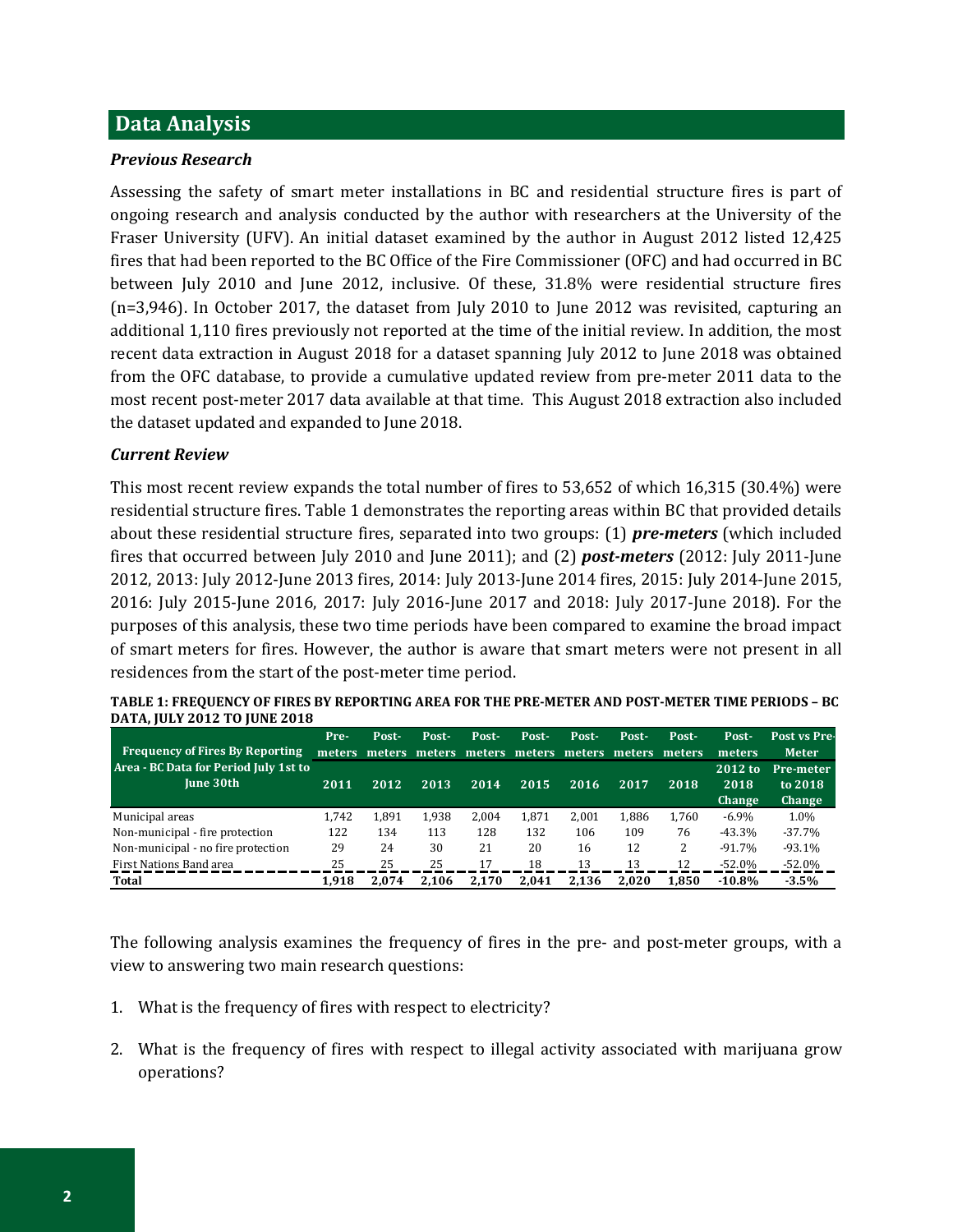## *Frequency of Fires with Respect to Electricity*

As can be seen from examination of Table 2, in both periods of interest (pre- and post-meters) residential structure fires made up approximately one-third of the total fires reported during that time. With respect to the question about the impact of smart meters on the frequency of residential structure fires, the following points can be made about the main findings displayed in the table:

- There has been a decrease in electricity-related residential structure fires reported where the form of heat was electrical (9.3.0% decrease) and a considerable decline where electrical distribution equipment was the igniting object (17.2% decline). When looking at these same two categories post-meters from 2012 to 2018 inclusive, the change was a 8.2% and 20.9% decline, respectively.
- On a more specific level, electrical distribution equipment generally made up a very small percentage of the overall residential structure fires in both groups (pre-meters: 0.4% and postmeters: 2012 – 0.1%, 2013 – 0.4%, 2014 – 0.3%, 2015 – 0.3%, 2016 – 0.4%, 2017 – 0.1%,2018 - 0.3%). It is likely that these types of fires are most closely related to the meter base, which is directly relevant to the smart meters. While the table shows a 28.6% decrease this is 2 fewer fires.
- To further examine any potential negative impact of the smart meters for fire safety, the frequency of fires that occurred on an exterior wall where the igniting object was the electrical panel board/switchboard was examined. During the 2014 August review and data extraction, only 1 incident was recorded in this category, and has subsequently been corrected after further review. Therefore, in regards to the pre-meter and post-meter periods examined, the revised data reveals that no fires occurred on an exterior wall where the igniting object was the electrical panel board/switchboard.

| <b>Electricity Related Fires - BC Data</b><br>for Period July 1st to June 30th                                                | Pre-<br>meters | Post-<br>meters | Post-<br>meters | Post-<br>meters meters | Post-          | Post-<br>meters | Post-<br>meters | Post-<br>meters | Post-<br>meters           | Post vs Pre-<br><b>Meter</b>   |
|-------------------------------------------------------------------------------------------------------------------------------|----------------|-----------------|-----------------|------------------------|----------------|-----------------|-----------------|-----------------|---------------------------|--------------------------------|
|                                                                                                                               | 2011           | 2012            | 2013            | 2014                   | 2015           | 2016            | 2017            | 2018            | 2012 to<br>2018<br>Change | Pre-meter<br>to 2018<br>Change |
| Total Residential fires                                                                                                       | 1,918          | 2,074           | 2,106           | 2,170                  | 2,041          | 2,136           | 2,020           | 1,850           | $-10.8%$                  | $-3.5%$                        |
| % residential                                                                                                                 | 28.4%          | 30.5%           | 30.9%           | 32.3%                  | 28.4%          | 31.2%           | 32.7%           | 29.5%           |                           |                                |
| Form of heat is spark electrical<br>(includes arc discharge)                                                                  | 172            | 170             | 171             | 179                    | 180            | 198             | 162             | 156             | $-8.2\%$                  | $-9.3%$                        |
| % residential fires were form of heat<br>was a spark, electrical                                                              | 9.0%           | 8.2%            | 8.1%            | 8.2%                   | 8.8%           | 9.3%            | 8.0%            | 8.4%            |                           |                                |
| Electrical distribution equipment as<br>igniting object                                                                       | 128            | 134             | 131             | 140                    | 129            | 133             | 102             | 106             | $-20.9%$                  | $-17.2%$                       |
| % residential where electrical igniting<br>object                                                                             | 6.7%           | 6.5%            | 6.2%            | 6.5%                   | 6.3%           | $6.2\%$         | 5.0%            | 5.7%            |                           |                                |
| Electrical distribution equipment -<br>panel board, switchboard (includes<br>fuse, circuit breakers)                          | $\overline{7}$ | $\overline{2}$  | 8               | 6                      | $\overline{7}$ | 8               | $\overline{2}$  | 5               | 150.0%                    | $-28.6%$                       |
| % residential where electrical igniting<br>object was panel board, switchboard<br>(includes fuse, circuit breakers)           | 0.4%           | 0.1%            | 0.4%            | 0.3%                   | 0.3%           | 0.4%            | 0.1%            | 0.3%            |                           |                                |
| Fires where Fire Origin Area was an<br>exterior wall and the igniting object<br>was an electrical panel board,<br>switchboard | $\theta$       | $\mathbf{0}$    | $\Omega$        | $\Omega$               | $\Omega$       | $\Omega$        | $\Omega$        | $\Omega$        | $0.0\%$                   | $0.0\%$                        |
| % residential where origin area was<br>an exterior wall and igniting object<br>was an electrical panel/switchboard            | $0.0\%$        | $0.0\%$         | $0.0\%$         | $0.0\%$                | $0.0\%$        | $0.0\%$         | $0.0\%$         | $0.0\%$         |                           |                                |

#### **TABLE 2: ELECTRITY-RELATED FIRES – BC DATA, JULY 2012 TO JUNE 2018**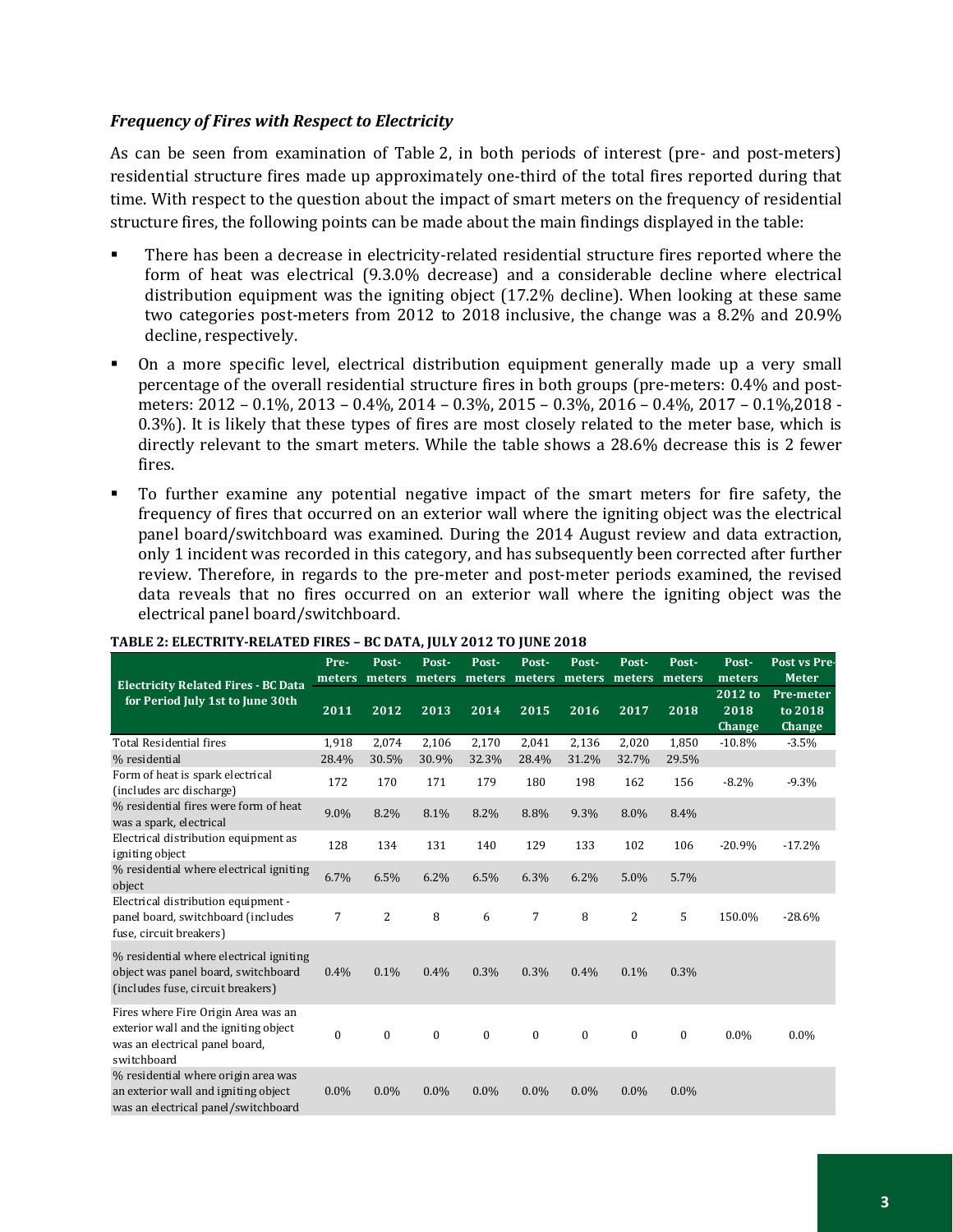### *Frequency of Fires with Respect to Illegal Activity Associated with Marijuana Grow Operations*

With respect to the question about the frequency of residential structure fires related to illegal activity associated with marijuana grow operations; the following main findings capture the results displayed in Table 3:

- Fires that were recorded as having been caused by an act or omission associated with illicit drug operations had declined by 75% over the period of interest. When examining post-meter change from 2012 to 2018 (inclusive), there was a decline of 63.2%.
- Fires where the igniting object was an electrical bypass (typically associated with theft of hydro associated with production of marijuana) declined from 8 fires in 2011 to 0 fires reported in 2016 and just 1 fire for the 2018 period.
- Fires where the igniting object was classified as a grow lamp and the activity was illegal declined from five fires in 2011 to only 1 fire reported for the 2018 period.
- Considering the limited number of fires caused by grow lamps where the activity was legal the data has been very stable (pre-meters: 2011 - 1 fire and post-meters: 2012 – 2 fires, 2013 – 0 fires, 2014 – 1 fire, 2015 – 0 fires, 2016 – 2 fires, 2017 – 0 fires, 2018 – 0 fires). It is possible that the marijuana licensing regime has had an impact on this.

|                                                                                                               | $\cdots$<br>Pre- | Post-          | Post-          | Post-        | Post-            | Post-          | Post-        | Post-            | Post-                     | Post vs Pre                    |
|---------------------------------------------------------------------------------------------------------------|------------------|----------------|----------------|--------------|------------------|----------------|--------------|------------------|---------------------------|--------------------------------|
| <b>Illegal Activity-related (Marijuana</b>                                                                    | meters           |                | meters meters  | meters       | meters           | meters         | meters       | meters           | meters                    | <b>Meter</b>                   |
| <b>Grow Operations) Fires - BC Data</b><br>for Period July 1st to June 30th                                   | 2011             | 2012           | 2013           | 2014         | 2015             | 2016           | 2017         | 2018             | 2012 to<br>2018<br>Change | Pre-meter<br>to 2018<br>Change |
| <b>Total Residential fires</b>                                                                                | 1,918            | 2,074          | 2.106          | 2,170        | 2.041            | 2,136          | 2.020        | 1,850            | $-10.8%$                  | $-3.5%$                        |
| % residential                                                                                                 | 28.4%            | 30.5%          | 30.9%          | 32.3%        | 28.4%            | 31.2%          | 32.7%        | 29.5%            |                           |                                |
| Act/Omission illegal<br>operations/activities (e.g., grow ops,<br>meth labs)                                  | 28               | 19             | 14             | 11           | 10               | 8              | 4            | 7                | $-63.2%$                  | $-75.0%$                       |
| % residential fires where<br>act/omission was illegal<br>operations/activities (e.g., grow ops,<br>meth labs) | 1.5%             | 0.9%           | 0.7%           | 0.5%         | 0.5%             | 0.4%           | 0.2%         | 0.4%             |                           |                                |
| Igniting object was electrical<br>distribution equipment - electrical<br>bypass (illegal operations)          | 8                | 6              | 3              | 3            | 3                | $\mathbf{0}$   | 2            | 1                | $-83.3%$                  | $-87.5%$                       |
| % residential where igniting object<br>was electrical bypasses (illegal<br>operations)                        | 0.4%             | 0.3%           | 0.1%           | 0.1%         | 0.1%             | 0.0%           | 0.1%         | 0.1%             |                           |                                |
| Igniting object was grow lamps/lights<br>(illegal)                                                            | 5                | $\mathbf{1}$   | $\overline{2}$ | $\mathbf{0}$ | $\boldsymbol{0}$ | $\mathbf{0}$   | $\mathbf{1}$ | $\mathbf{1}$     | $0.0\%$                   | $-80.0\%$                      |
| % residential where igniting object<br>was grow lamps/lights (illegal)                                        | 0.3%             | $0.0\%$        | 0.1%           | $0.0\%$      | $0.0\%$          | 0.0%           | $0.0\%$      | 0.1%             |                           |                                |
| Igniting object was grow lamps/lights<br>(legal)                                                              | $\mathbf{1}$     | $\overline{2}$ | $\mathbf{0}$   | $\mathbf{1}$ | $\bf{0}$         | $\overline{2}$ | $\mathbf{0}$ | $\boldsymbol{0}$ | $-100.0\%$                | $-100.0\%$                     |
| % residential where igniting object<br>was grow lamps/lights (legal)                                          | 0.1%             | 0.1%           | $0.0\%$        | $0.0\%$      | $0.0\%$          | 0.1%           | $0.0\%$      | $0.0\%$          |                           |                                |

#### **TABLE 3: ILLEGAL ACTIVITY-RELATED (MARIJUANA GROW OPERATION) FIRES – BC DATA, JULY 2012 TO JUNE 2018**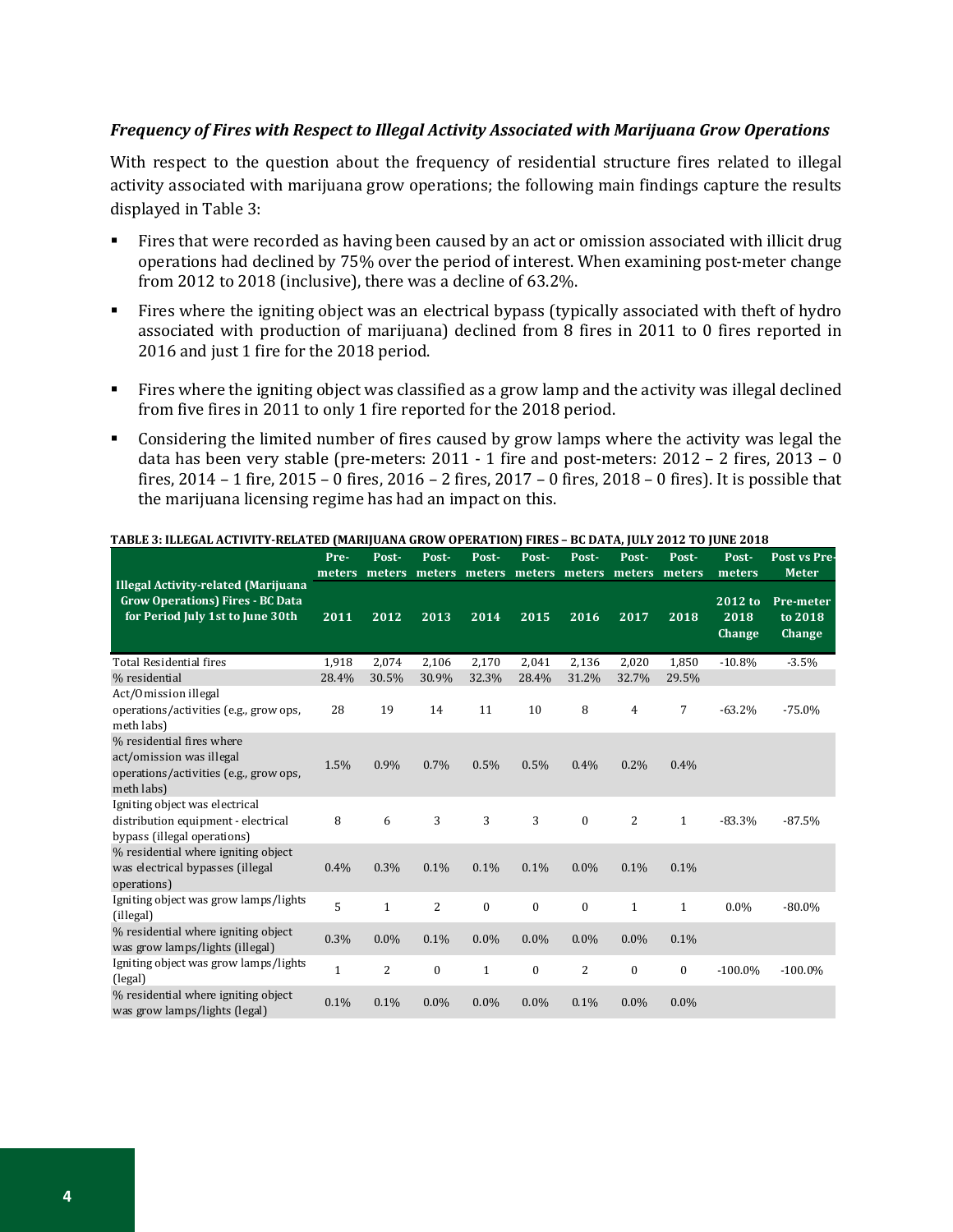## *Locating Electrical Fires within the Broader Context for BC*

To put these incidents within the broader context of residential fire activity in BC over the period of interest, it is important to examine the relative frequency of cooking related fires and fires that resulted from smoker's material, as displayed in Table 4. As indicated, fires caused by electricity are relatively infrequent compared to those resulting from commonplace activities such as cooking (approximately 29% of fires in 2011 and 2012; and 34.1% - 2013, 32.9% - 2014, 33.2% - 2015, 35.7% - 2016, 34.4% - 2017, and 34.7% in 2018) and smoking (approximately 17% of fires for premeters and post-meters).

| <b>Frequency of Cooking</b><br><b>Fires and Smoker's</b>                      | Pre-<br>meters | Post-<br>meters | Post-<br>meters | Post-<br>meters | Post-<br>meters | Post-<br>meters | Post-<br>meters | Post-<br>meters | Post-<br>meters                  | Post vs<br>Pre-<br><b>Meter</b>           |
|-------------------------------------------------------------------------------|----------------|-----------------|-----------------|-----------------|-----------------|-----------------|-----------------|-----------------|----------------------------------|-------------------------------------------|
| <b>Material Fires - BC</b><br><b>Data for Period July</b><br>1st to June 30th | 2011           | 2012            | 2013            | 2014            | 2015            | 2016            | 2017            | 2018            | 2012 to<br>2018<br><b>Change</b> | Pre-<br>meter to<br>2018<br><b>Change</b> |
| <b>Total Residential fires</b>                                                | 1,918          | 2,074           | 2,106           | 2,170           | 2,041           | 2,136           | 2,020           | 1,850           | $-10.8%$                         | $-3.5%$                                   |
| % residential                                                                 | 28.4%          | 30.5%           | 30.9%           | 32.3%           | 28.4%           | 31.2%           | 32.7%           | 29.5%           |                                  |                                           |
| Cooking equipment<br>fires                                                    | 561            | 592             | 716             | 715             | 678             | 763             | 695             | 642             | 8.4%                             | 14.4%                                     |
| % residential where<br>cooking equipment was<br>igniting object               | 29.2%          | 28.5%           | 34.0%           | 32.9%           | 33.2%           | 35.7%           | 34.4%           | 34.7%           |                                  |                                           |
| Smoker's material fires                                                       | 294            | 338             | 354             | 379             | 339             | 380             | 337             | 322             | $-4.7\%$                         | 9.5%                                      |
| % residential where<br>smoker's material was<br>igniting object               | 15.3%          | 16.3%           | 16.8%           | 17.5%           | 16.6%           | 17.8%           | 16.7%           | 17.4%           |                                  |                                           |

**TABLE 4: FREQUENCY OF COOKING FIRES AND SMOKER'S MATERIAL FIRES – BC DATA, JULY 2010 TO JUNE 2018**

## **Conclusion**

In conclusion, with respect to the two main research questions of interest, the following can be summarized:

- Available data does not indicate that there has been an increased frequency of residential structure fires associated with electricity since July 2010.
- Available data does not indicate that there has been an increased frequency of fires caused by electricity associated with illegal activity since July 2010. If anything, there is a large decline which may be related to the medicinal grow issue.

Both of these findings need to be interpreted with caution, given the very small numbers of events that occur in these categories. However, having drawn attention to this issue, it should also be noted that the analysis presented here includes all fires reported for the whole of BC over the time period of interest. As such, these are the best estimates available.

A final point worth emphasizing relates to the relative frequency of fires caused by electricity when compared to those that result from cooking and smoking. Without wishing to minimise any fire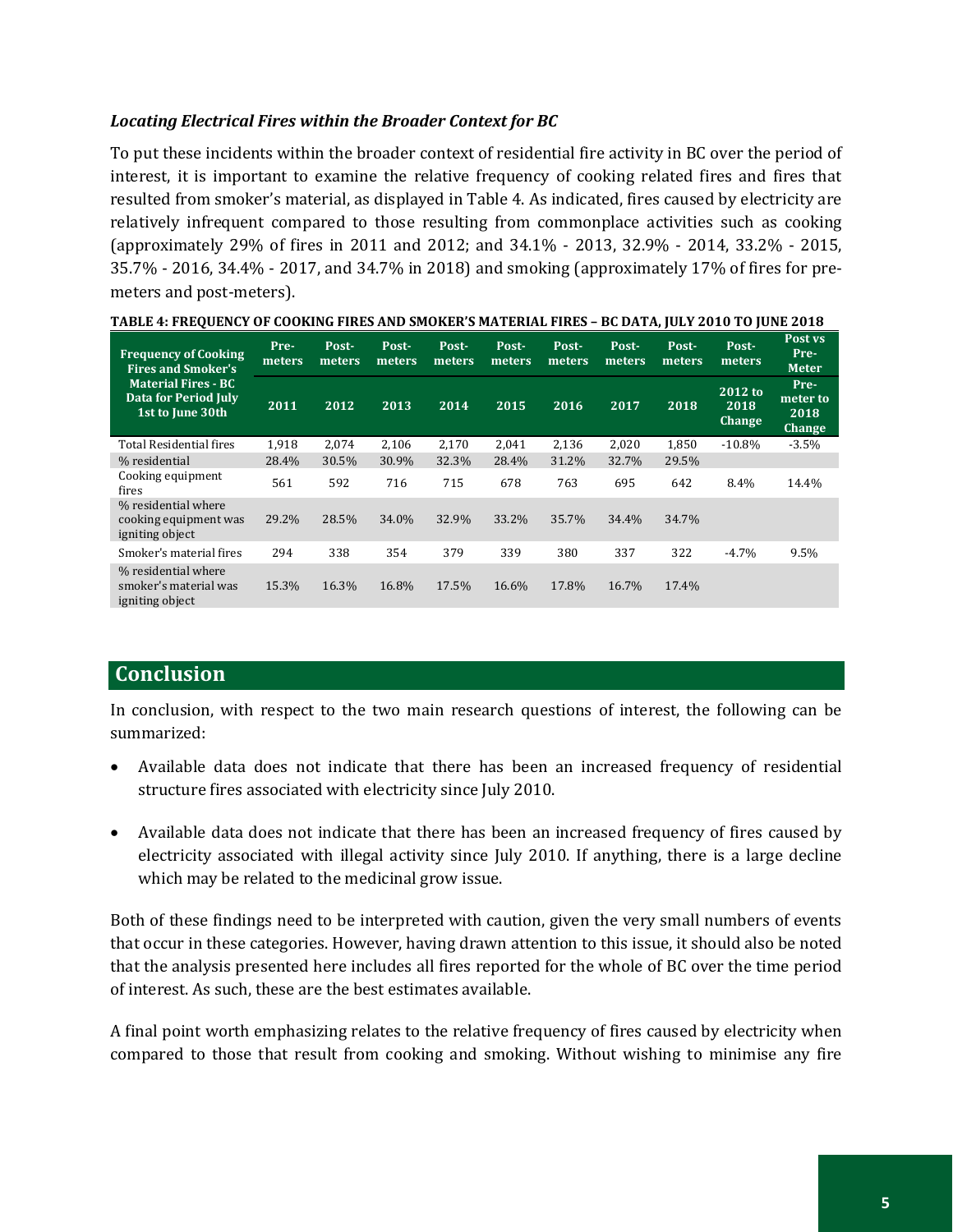event, it is important to maintain perspective that these every day activities result in many more fires for BC than those caused by electricity.

# **References**

- [1] BC Hydro, *Smart metering and infrastructure program business case*, 2012, BC Hydro: Vancouver, BC.
- [2] J. Diplock and D. Plecas, *The increasing problem of electrical consumption in indoor marihuana grow operations in British Columbia*, 2011, Centre for Public Safety and Criminal Justice Reserach, School of Criminology and Criminal Justice, University of the Fraser Valley: Abbotsford. p. 8.

## **Author Biographical Information**

Len Garis is the Fire Chief for the City of Surrey, British Columbia, an Adjunct Professor in the School of Criminology and Criminal Justice & Associate to the Centre for Social Research at the University of the Fraser Valley (UFV), a member of the Affiliated Research Faculty at John Jay College of Criminal Justice in New York, and a faculty member of the Institute of Canadian Urban Research Studies at Simon Fraser University. Contact him at Len.Garis@ufv.ca

## **Acknowledgements**

This study was generated in the interests of our commitment to ensuring the frequency of electricity related fires in residential structures during the period of July 2010 and June 2017 are monitored and reported. The author is appreciative of the BC Fire Commissioner Office for allowing access to data discussed in this report.